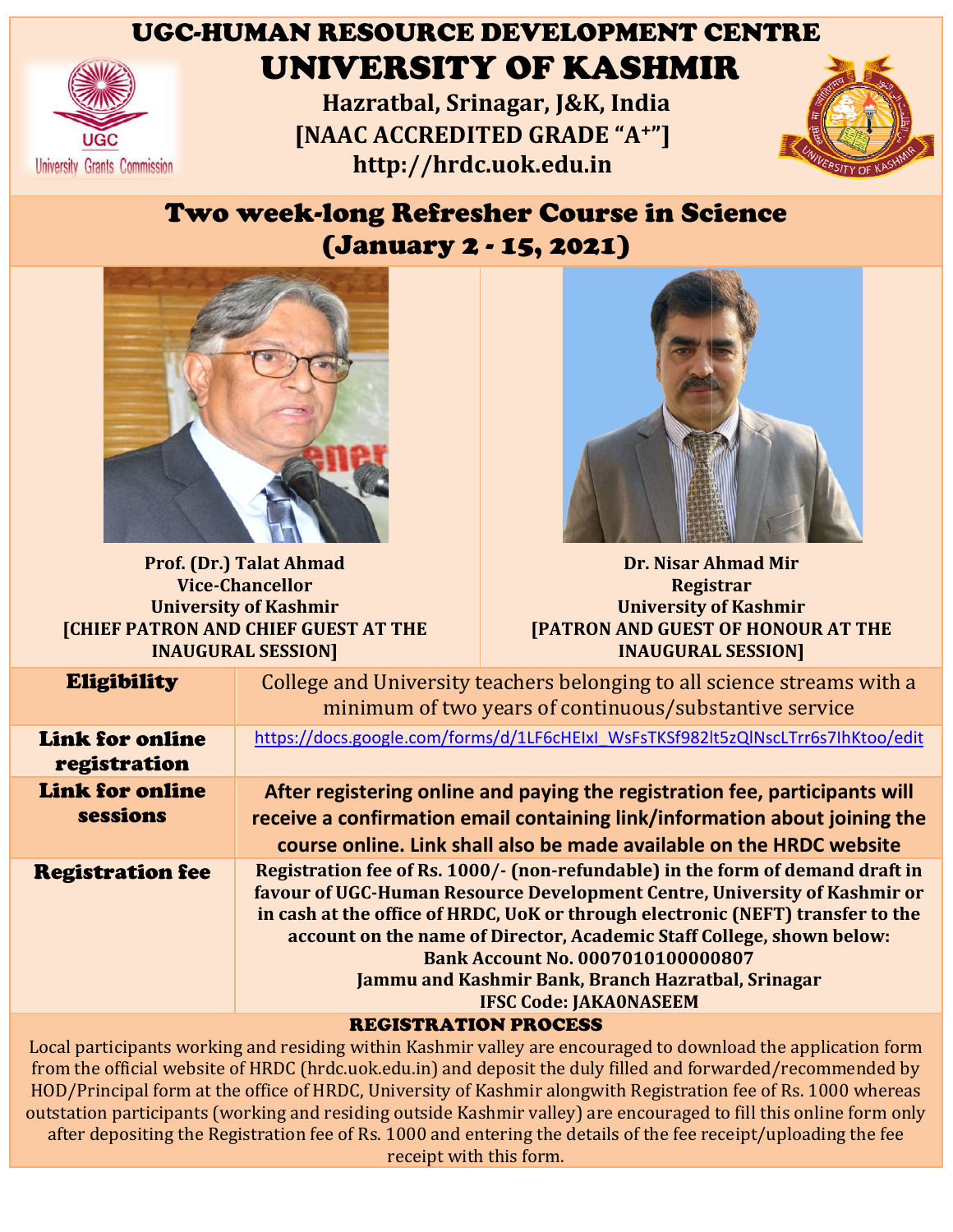|     | <b>Two Week-long Refresher Course in Science</b>                                                                                                                                                |  |  |  |  |
|-----|-------------------------------------------------------------------------------------------------------------------------------------------------------------------------------------------------|--|--|--|--|
|     | <b>Tentative List of Invited Resource Persons</b>                                                                                                                                               |  |  |  |  |
| 01. | <b>Prof. Talat Ahmad</b><br><b>Vice-Chancellor</b><br>University of Kashmir<br>Hazratbal, Srinagar                                                                                              |  |  |  |  |
| 02. | Prof. Mushtaq A. Siddiqi<br><b>Vice-Chancellor</b><br><b>Islamic University of Science and Technology</b><br>Awantipur, Kashmir                                                                 |  |  |  |  |
| 03. | <b>Prof. Mohammad Sultan Khuroo</b><br><b>Former Director SKIMS</b><br>Former Head, Dept. of Gastroenterology,<br><b>SKIMS, Srinagar</b>                                                        |  |  |  |  |
| 04. | <b>Prof. Devesh Kumar Sinha</b><br>Professor of Oceanography and Marine Geology<br>Centre of Advanced Studies, University of Delhi<br>Former Dean, Colleges, University of Delhi                |  |  |  |  |
| 05. | <b>Prof. Anil Kumar Mishra</b><br>Scientist "G"<br><b>Head and Additional Director INMAS</b><br>Division of Cyclotron and Radiopharmaceuticals<br>Defence Research and Development Organization |  |  |  |  |
| 06. | Prof. Parvaiz A. Koul<br>Head, Dept. of Internal and Pulmonary Medicine,<br><b>SKIMS, Srinagar</b>                                                                                              |  |  |  |  |
| 07. | <b>Prof. Shakil A. Romshoo</b><br>Dean, Research<br>Head, Dept. of Geo-Informatics<br>University of Kashmir                                                                                     |  |  |  |  |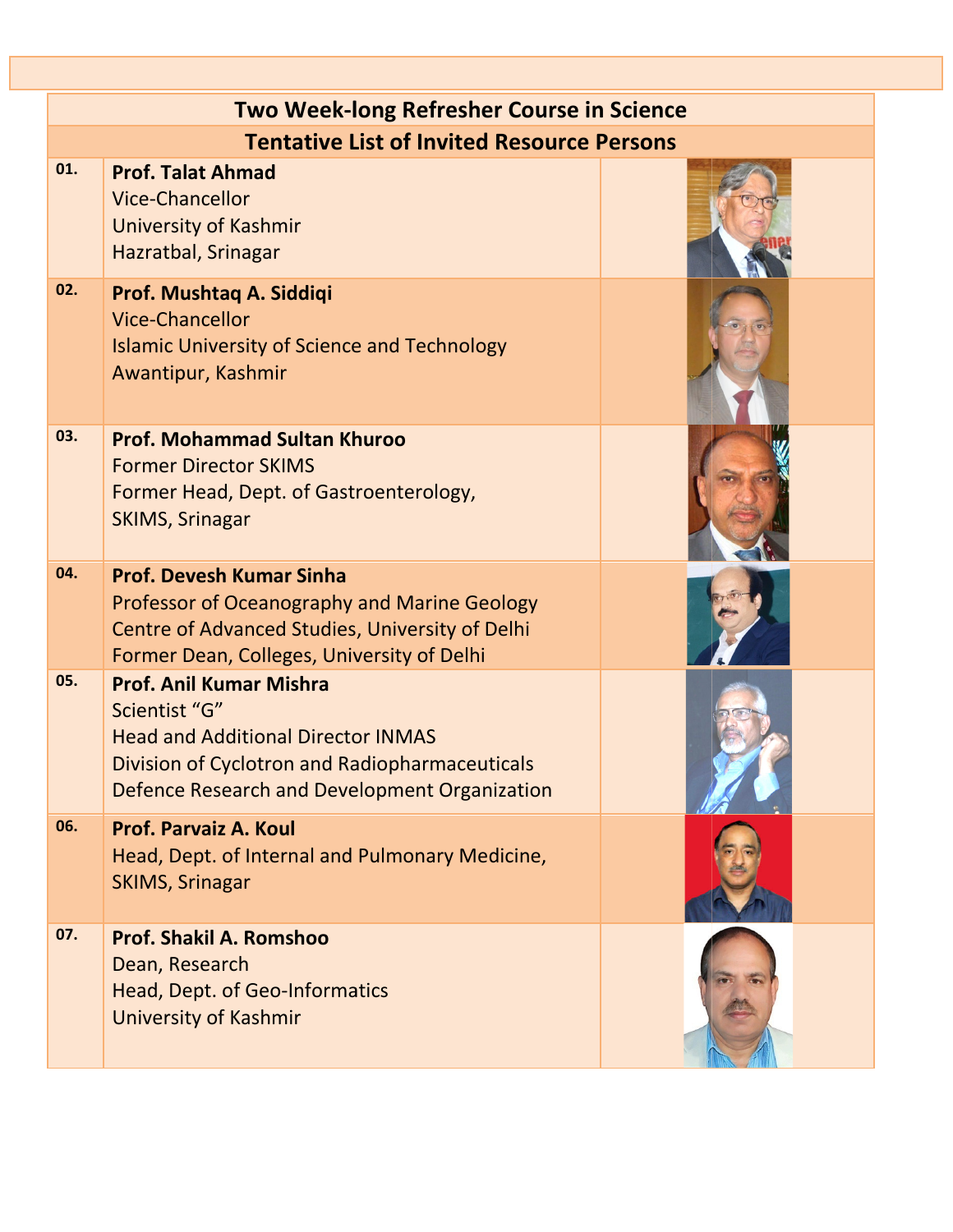| 08. | Prof. Nilofer H. Khan<br>Head, Dept. of Home Sciences<br>Former Dean, Students Welfare<br><b>University of Kashmir</b>                                |  |
|-----|-------------------------------------------------------------------------------------------------------------------------------------------------------|--|
| 09. | <b>Prof. Mohammad Amin Sofi</b><br><b>Former Head and Dean</b><br>Dept. of Mathematics<br><b>University of Kashmir</b>                                |  |
| 10. | Prof. Zafar A. Reshi<br>Former Dean of Research and Registrar<br>University of Kashmir                                                                |  |
| 11. | <b>Prof. Ghulam Mohiuddin Bhat</b><br><b>College of Engineering, Zakur</b><br>Former Dean, School of Applied Sciences<br><b>University of Kashmir</b> |  |
| 12. | Prof. Farooq A. Masoodi<br>Head, Dept. of Food Sciences<br>Former Dean, School of Applied Sciences<br><b>University of Kashmir</b>                    |  |
| 13. | <b>Prof. Syed Ziaur Rehman</b><br><b>Professor in Pharmacology</b><br>Jawahar Lal Nehru Medical College<br>Aligarh Muslim University, Aligarh         |  |
| 14. | Dr. Shariq R. Masoodi<br>Professor in the Dept. of Endocrinology<br><b>SKIMS, Srinagar</b>                                                            |  |
| 15. | <b>Prof. M. Ashraf Ganie</b><br>Dept. of Endocrinology<br><b>SKIMS, Srinagar</b>                                                                      |  |
| 16. | <b>Prof. Manzoor A. Malik</b><br>Former Head, Dept. of Physics<br>University of Kashmir                                                               |  |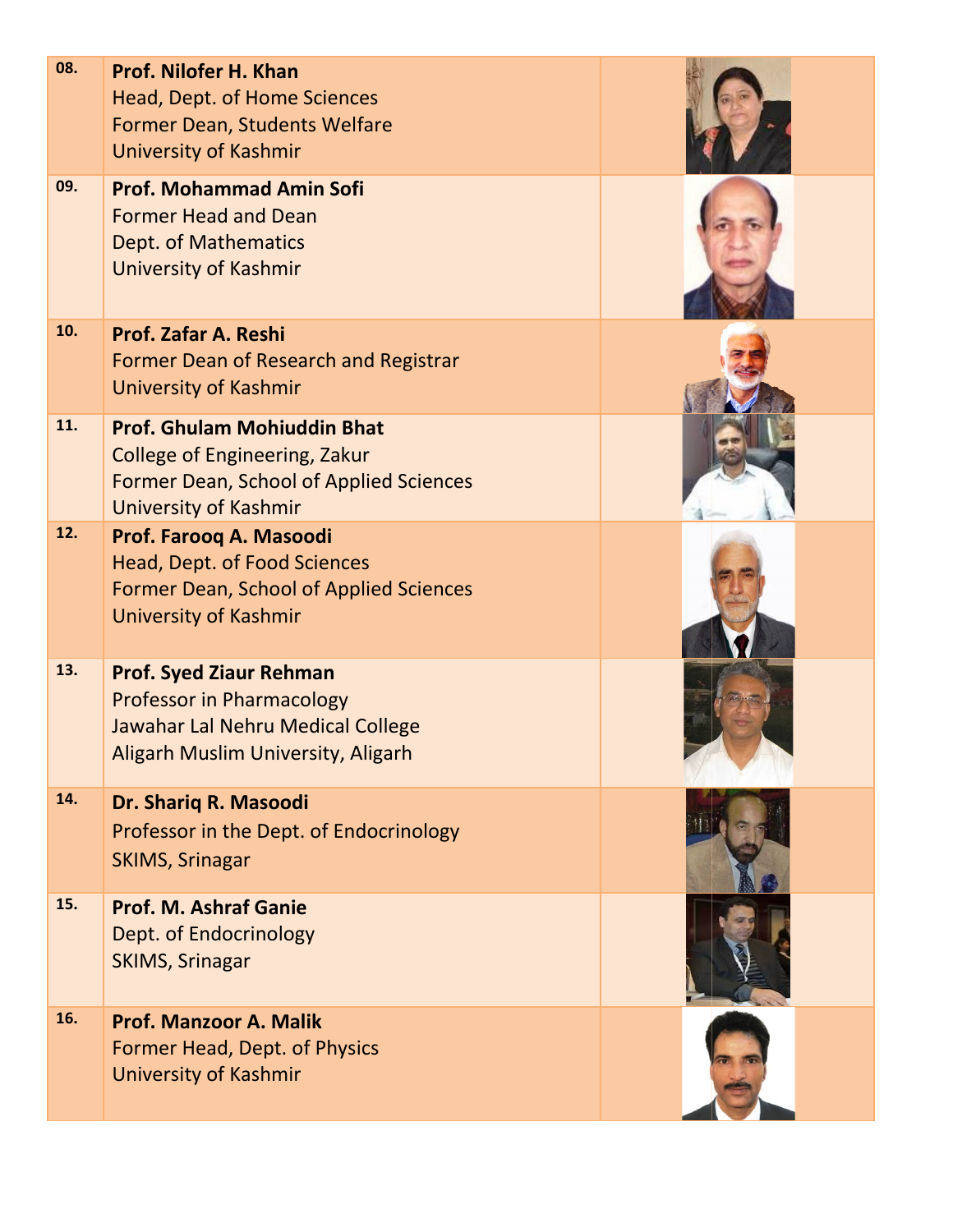| 17. | <b>Dr. Mohammad Ashraf Shah</b><br><b>Associate Professor</b><br>Dept. of Physics, NIT, Srinagar                                |  |
|-----|---------------------------------------------------------------------------------------------------------------------------------|--|
| 18. | Dr. S. M. Salim Khan<br><b>Professor and Head</b><br>Dept. of Social and Preventive Medicine<br>Govt. Medical College, Srinagar |  |
| 19. | <b>Dr. Arshad Hussain</b><br><b>Professor of Psychiatry</b><br><b>Govt. Medical College</b><br><b>Srinagar</b>                  |  |
| 20. | <b>Dr. Mohammad Ahsan Chisti</b><br>Dean, School of Information Technology<br><b>Central University of Kashmir</b><br>Ganderbal |  |
| 21. | Dr. Fozia Qazi<br><b>Dept. of Mathematics</b><br><b>IUST, Awantipur</b>                                                         |  |
| 22. | Dr. Manjeeri Gharat<br>Vice-Principal,<br>Prin. K.M. Kundnani College of Pharmacy<br>Ulhasnagar, Maharashtra                    |  |
| 23. | Dr. Manzoor A. Shah<br><b>Associate Professor</b><br>Dept. of Botany<br><b>University of Kashmir</b>                            |  |
| 24. | Dr. Manzoor A. Chachoo<br>Scientist "D", Dept. of Computer Sciences,<br><b>University of Kashmir</b>                            |  |
| 25. | Dr. Geer M. Ishaq<br><b>Course Coordinator</b><br>Coordinator, UGC-HRDC<br><b>University of Kashmir</b>                         |  |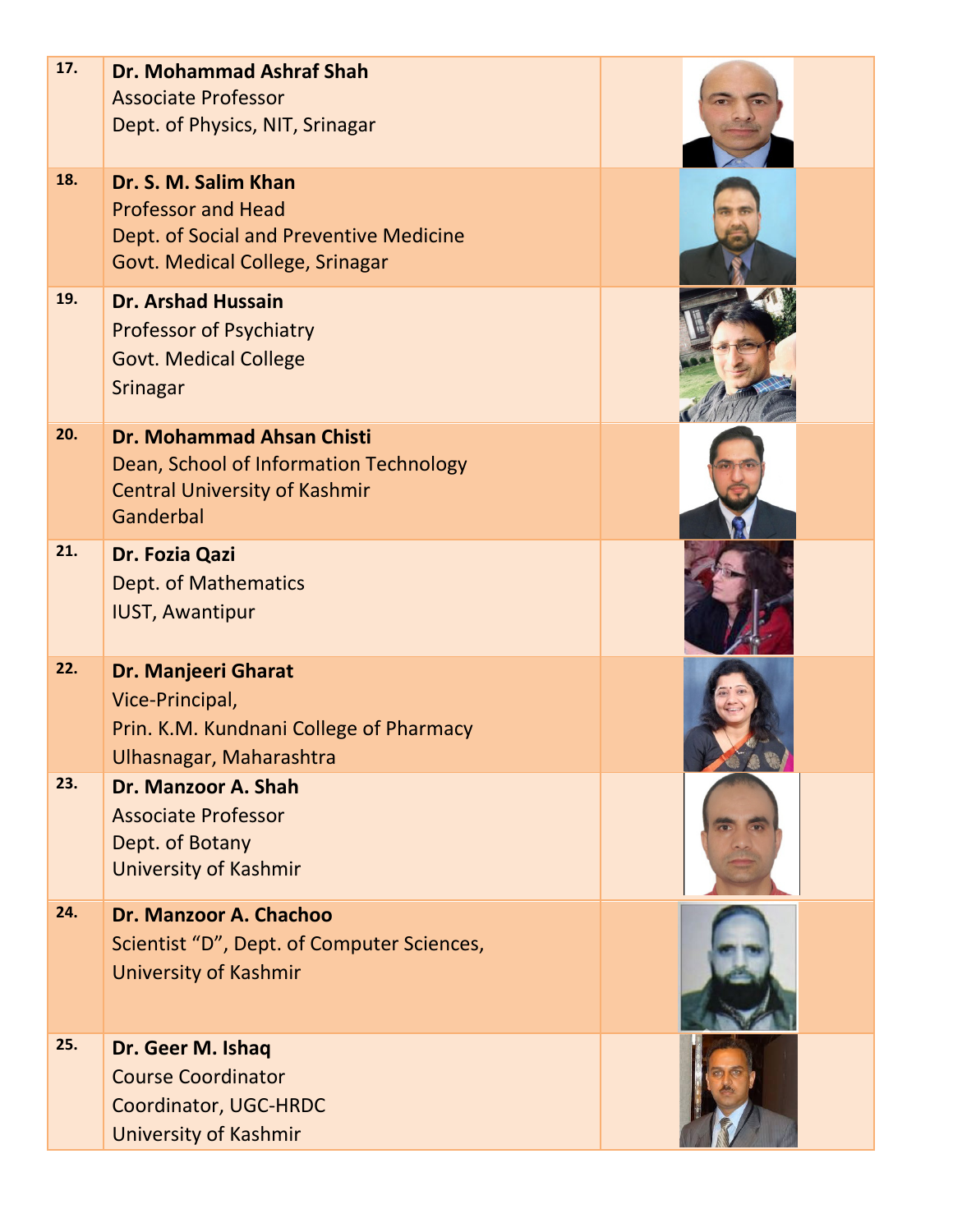|  | <b>Programme schedule</b> |                   |                                     |                                                                                              |                                              |
|--|---------------------------|-------------------|-------------------------------------|----------------------------------------------------------------------------------------------|----------------------------------------------|
|  | Day                       | <b>Session</b>    | <b>Timing</b>                       | <b>Topic</b>                                                                                 | <b>Resource Person</b>                       |
|  |                           | Inaugural Session | 10:30 am 10:35 am                   | Opening Remarks by Coordinator,<br><b>UGC-HRDC, University of Kashmir</b>                    | Dr. M.Ishaq Geer                             |
|  |                           |                   | 10:35 am-10:40 am                   | Welcome address by the I/C<br>Director, UGC-HRDC, University of<br><b>Kashmir</b>            | Prof. Mushtaq A. Darzi                       |
|  | 02.01.2021                |                   | 10:40 am-10:50 am                   | Inaugural address by the Registrar,<br><b>University of Kashmir</b>                          | Dr. Nisar Ahmad Mir                          |
|  |                           |                   | 10:50 am-11:00 am                   | Presidential address by the<br>Hon'ble Vice-Chancellor,<br><b>University of Kashmir</b>      | Prof. Talat Ahmed                            |
|  |                           | 1 & 2             | 11:00 am-1:00 pm                    | Issues and Challenges posed by<br><b>COVID-19 and its Vaccination</b>                        | Prof. Parvaiz A. Koul                        |
|  |                           | 3 & 4             | $2:00 \text{ pm} - 4:00 \text{ pm}$ | pollution<br>Particulate<br>the<br>in<br>Kashmir valley: status, sources and<br>implications | Prof. Shakil A. Romshoo                      |
|  |                           | 5&6               | 10:30 am-12:30 pm                   | COVID-19 will not be the last<br>pandemic                                                    | Prof. Zafar A. Reshi                         |
|  |                           |                   | 12:30 pm $-$ 1:00 pm                | <b>Participant Presentation</b>                                                              |                                              |
|  | 04.01.2021                | 7&8               | 2:00 pm -4:00 pm                    | Long-term ecological research: a<br>Himalayan perspective                                    | Dr. Manzoor A. Shah                          |
|  |                           |                   | 4:00 pm -4:30 pm                    | <b>Participant Presentation</b>                                                              |                                              |
|  | 05.01.2021                | 9 & 10            | 10:30 am-12:30 pm                   | <b>Nanoscience: From Materials to</b><br><b>Molecules</b>                                    | Dr. M. Ashraf Shah                           |
|  |                           |                   | 12:30 pm $-$ 1:00 pm                | <b>Participant Presentation</b>                                                              |                                              |
|  |                           | 11 & 12           | 2:00 pm -4:00 pm                    | <b>Artificial Intelligence</b>                                                               | Dr. Manzoor A. Chachoo                       |
|  |                           |                   | 4:00 pm -4:30 pm                    | <b>Participant Presentation</b>                                                              |                                              |
|  | .2021                     | 13 & 14           | 10:30 am-12:30 pm                   | The Science of Antibiotic<br><b>Resistance and "One Health"</b>                              | Dr. Syed Ziaur Rehman                        |
|  |                           |                   | 12:30 pm $-$ 1:00 pm                | <b>Participant Presentation</b>                                                              |                                              |
|  |                           | 15 & 16           | $2:00 \text{ pm} - 4:00 \text{ pm}$ | Patent, Publish or Perish                                                                    | Dr. M. Ahsan Chisti                          |
|  | 06.0                      |                   | 4:00 pm $-$ 4:30 pm                 | <b>Participant Presentation</b>                                                              |                                              |
|  |                           | 17& 18            | 10:30 am-12:30 pm                   | My life Journey and milestones in<br><b>Medical Research</b>                                 | Prof. (Dr.) Mohammad<br><b>Sultan Khuroo</b> |
|  |                           |                   | 12:30 pm $-$ 1:00 pm                | <b>Participant Presentation</b>                                                              |                                              |
|  | 07.01.2021                | 19 & 20           | $2:00 \text{ pm} - 4:00 \text{ pm}$ | <b>Greatest feat of organized science:</b><br>The Manhattan Project                          | Prof. Manzoor A. Malik                       |
|  |                           |                   | 4:00 pm $-$ 4:30 pm                 | <b>Participant Presentation</b>                                                              |                                              |
|  |                           | 21 & 22           | 10:30 am -12:30 pm                  | <b>Research Methodology</b>                                                                  | Dr. S. M. Salim Khan                         |
|  |                           |                   | 12:30 pm - 1:00 pm                  | <b>Participant Presentation</b>                                                              |                                              |
|  |                           | 23 & 24           | 2:00 pm - 4:00 pm                   | Language of the University                                                                   | Dr. Fozia Qazi                               |
|  | 08.01.2021                |                   | 4:00 pm $-$ 4:30 pm                 | <b>Participant Presentation</b>                                                              |                                              |
|  |                           |                   |                                     |                                                                                              |                                              |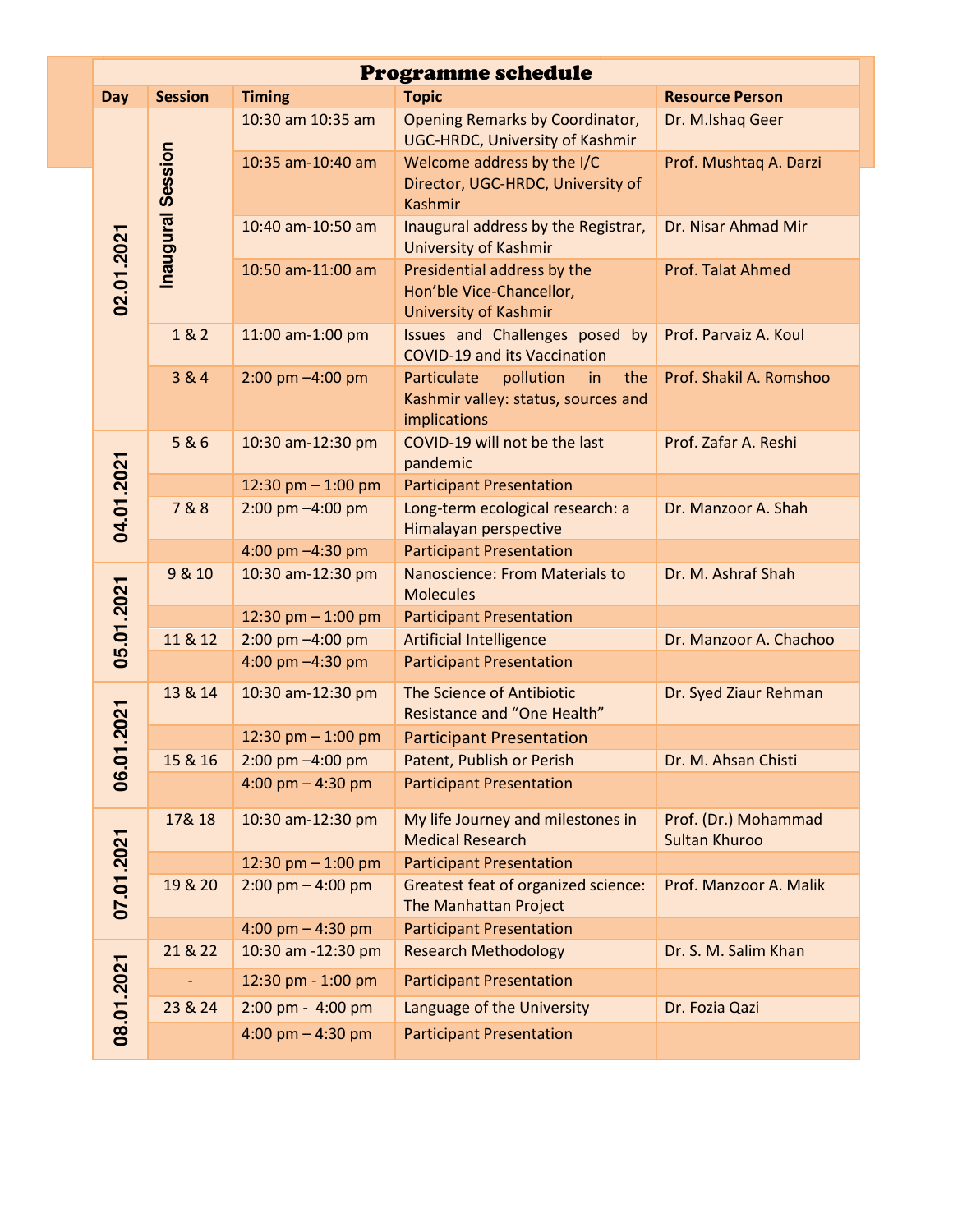|            | 25 & 26                                 | 10:30 am -12:30 pm                  | Yet to be confirmed                                                          | Prof. Talat Ahmad                  |  |
|------------|-----------------------------------------|-------------------------------------|------------------------------------------------------------------------------|------------------------------------|--|
|            |                                         | 12:30 pm - 1:00 pm                  | <b>Participant Presentation</b>                                              |                                    |  |
| 09.01.2021 | 27 & 28                                 | 2:00 pm - 4:00 pm                   | <b>Nobel Controversies</b><br>1.<br><b>Dimensions of Food Sciences</b><br>2. | Prof. Farooq Masoodi               |  |
|            |                                         | 4:00 pm $-$ 4:30 pm                 | <b>Participant Presentation</b>                                              |                                    |  |
|            | 29 & 30                                 | 10:30 am -12:30 pm                  | <b>Responsible use of Medicines</b>                                          | Dr. Manjeeri Gharat                |  |
|            |                                         | 12:30 pm - 1:00 pm                  | <b>Participant Presentation</b>                                              |                                    |  |
|            | 31 & 32                                 | 2:00 pm - 4:00 pm                   | Lifestyle disorders                                                          | Dr. M. Ashraf Ganie                |  |
| 11.01.2021 |                                         | 4:00 pm $-$ 4:30 pm                 | <b>Participant Presentation</b>                                              |                                    |  |
|            | 33 & 34                                 | 10:30 am -12:30 pm                  | Chemistry, clinicians and cure                                               | Prof. Anil Kumar Mishra            |  |
| 12.01.2021 |                                         | 12:30 pm - 1:00 pm                  | <b>Participant Presentation</b>                                              |                                    |  |
|            | 35 & 36                                 | 2:00 pm - 4:00 pm                   | <b>Research Ethics</b>                                                       | Dr. Shariq R. Masoodi              |  |
|            |                                         | 4:00 pm $-$ 4:30 pm                 | <b>Participant Presentation</b>                                              |                                    |  |
|            | 37 & 38                                 | 10:30 am -12:30 pm                  | <b>Gender equality</b>                                                       | Prof. Nilofer H. Khan              |  |
|            |                                         | 12:30 pm - 1:00 pm                  | <b>Participant Presentation</b>                                              |                                    |  |
| 13.01.2021 | 39 & 40                                 | 2:00 pm - 4:00 pm                   | Innovation,<br>incubation<br>and<br>technopreneurship development            | Prof. Ghulam<br>Mohi-ud-Din Bhat   |  |
|            |                                         | 4:00 pm $-$ 4:30 pm                 | <b>Participant Presentation</b>                                              |                                    |  |
|            | 41 & 42                                 | 10:30 am -12:30 pm                  | Climate change: Issues and<br>challenges                                     | Prof. Devesh Kumar Sinha           |  |
| 14.01.2021 |                                         | 12:30 pm - 1:00 pm                  | <b>Participant Presentation</b>                                              |                                    |  |
|            | 43 & 44                                 | 2:00 pm - 4:00 pm                   | Importance of mental health                                                  | Dr. Arshad Hussain                 |  |
|            |                                         | 4:00 pm $-$ 4:30 pm                 | <b>Participant Presentation</b>                                              |                                    |  |
|            | 45 & 46                                 | 10:30 am -12:30 pm                  | Yet to be confirmed                                                          | Prof. M. A. Sofi                   |  |
|            |                                         | 12:30 pm - 1:00 pm                  | <b>Participant Presentation</b>                                              |                                    |  |
|            |                                         | 2:00 pm - 3:00 pm                   | <b>Valedictory Session</b>                                                   |                                    |  |
|            |                                         | $2:00 \text{ pm} - 2:10 \text{ pm}$ | Valedictory Report by the Course<br>Coordinator                              | Dr. M. Ishaq Geer                  |  |
|            |                                         | $2:10$ pm $- 2:20$ pm               | Address by the I/C Director, HRDC                                            | Prof. Mushtaq A. Darzi             |  |
| 15.01.2021 | <b>Valedictory Session</b><br>48<br>47& | $2:20$ pm $- 2:30$ pm               | Address by the Guest of Honour                                               | Prof.<br>Gh.<br>Mohiddin<br>Sangmi |  |
|            |                                         | $2:30$ pm $- 2:50$ pm               | <b>Address by the Chief Guest</b>                                            | Prof. Mushtaq A. Siddiqui          |  |
|            |                                         | $2:50$ pm $- 2:55$ pm               | Concluding<br><b>Remarks</b><br>1/C<br>by<br>Director, HRDC                  | Prof. Mushtaq A. Darzi             |  |
|            |                                         | $2:55$ pm $-3:00$ pm                | Vote of thanks by the Coordinator<br><b>HRDC</b>                             | Dr. M. Ishaq Geer                  |  |